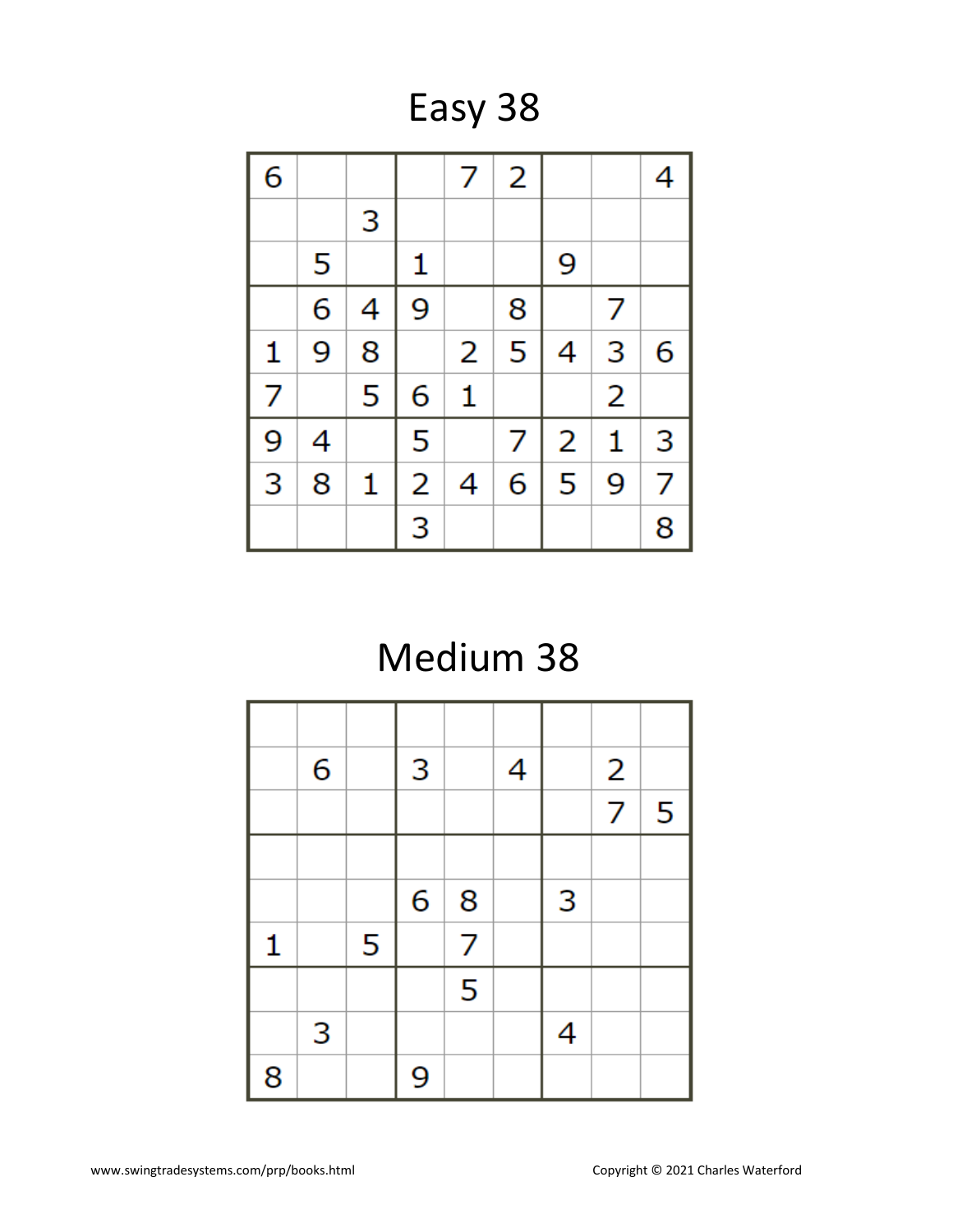### Hard 38

|   | 6 | 1 | 9            |   |                |   |   |   |
|---|---|---|--------------|---|----------------|---|---|---|
|   |   |   |              |   |                |   |   |   |
|   |   |   |              |   |                |   | 3 | 5 |
|   |   |   |              |   | 5              |   |   |   |
|   |   |   |              |   |                | 1 |   |   |
| 5 |   |   |              | 3 | $\overline{4}$ |   |   |   |
|   |   | 7 | $\mathbf{1}$ |   |                | 6 |   |   |
| 3 |   |   |              |   | 8              |   |   | 4 |
|   |   | 9 |              |   |                |   |   |   |

# Expert 38

|   |   | 8 |                |              | 6 |   | 4            |                |
|---|---|---|----------------|--------------|---|---|--------------|----------------|
| 2 |   |   |                |              | 8 |   |              | 6              |
|   | 7 |   |                |              | 9 | 3 |              | $\overline{2}$ |
|   | 5 | 3 | $\overline{2}$ | $\mathbf{1}$ |   |   |              |                |
|   |   |   |                | 8            | 5 |   | $\mathbf{1}$ | 4              |
|   |   | 2 |                |              |   |   | 3            |                |
|   | 3 |   | 8              |              |   | 4 |              |                |
|   |   | 9 | $\overline{6}$ |              |   |   |              |                |
| 5 | 2 |   | 4              |              |   |   |              | 7              |